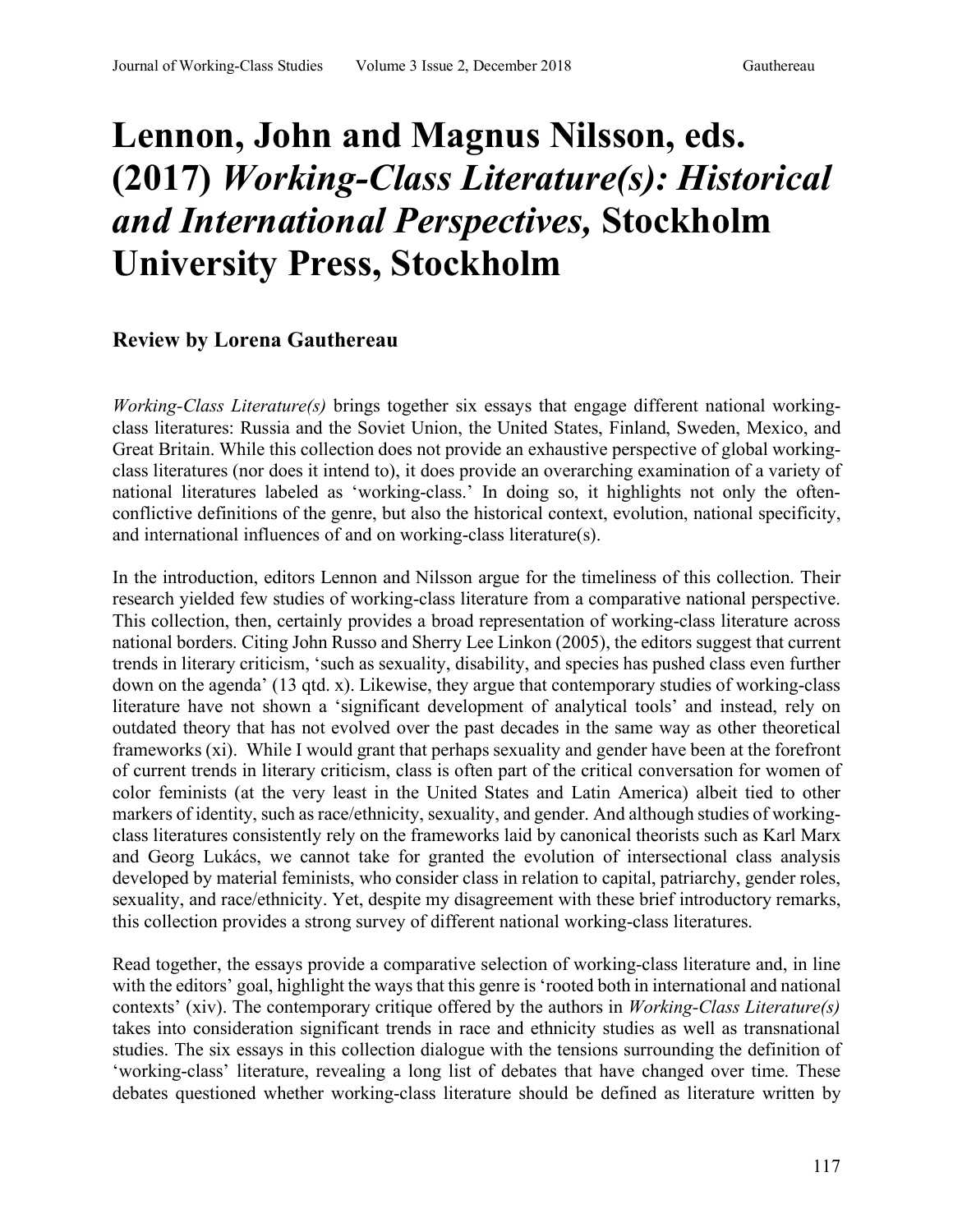workers, for workers, about workers, or about labor movement politics, and whether it should respond to social injustice, depict an optimistic classless society, deal with class inequality, or espouse leftist radical politics. This attention demonstrates how defining the genre is contentious across a range of national literatures and languages. Furthermore, each chapter provides ample examples of authors and texts that fit into each definition, which makes it easy for educators to pair with reading assignments and for students or researchers to examine the topics further in their own projects. As a whole, the collection meets the editors' goal to provide a comparative overview of six distinct national working-class literatures, which in turn provides insight into the ways the genre is shaped both by national and international historical variables.

Katerina Clark's 'Working Class Literature and/or Proletarian Literature: Polemics of the Russian and Soviet Literary Left' takes as a launching point, the two-fold Bolshevik meaning of 'proletarian':1) of/by the working class or 2) of or by the Russian-cum-Soviet Communist Party (1). While much of the literature was written by workers themselves, the definition of who was considered to be proletarian shifted over time. Clark traces the trajectory of proletarian literature beginning with the literature of the pre-Revolutionary years (1890s-1917)–during which selftaught workers published their writing in union and Socialist Party newspapers (3)–and ending with the literature published after the fall of the Soviet Union when the genre focused more on workers' political enlightenment.

Benjamin Balthasar's essay, 'The Race of Class: The Role of Racial Identity Production in the Long History of U.S. Working-Class Writing,' highlights the racialization of class that has occurred in the U.S. as a consequence of colonialism and slave economy. He anchors his theory in Georg Lukács' *History and Class Consciousness*, and astutely reads the genre through the history of a capitalist system deeply rooted in racialized slave labor. He argues that the genre of workingclass literature in the U.S. has primarily been more of an 'exploration of the ethnic and/or racial self through the classed structure of power than they are truly novels of organized, working-class revolt' (52). This ethnic/racial identity 'exploration' is evident in the white/ethnic literary examples he mentions, but also, and perhaps more markedly, as he suggests, in writing by authors of color (54). In addition, Balthasar makes a compelling argument for reading slave narratives as working-class literature. Such a postcolonial assertion accounts for the historical totality of colonialism as well as the significance of racial slave labor in the Americas.

Elsi Hyttin and Kati Lawnis' 'Writing of a Different Class? The First 120 Years of Working-Class Fiction in Finland' pinpoint the Civil War of 1918 as a major touchstone for defining the genre. After the Civil War, working-class authors were split along political divisions on the left, and not all authors wanted to be associated with politics (77). The rise of Finnish working-class literature, the authors note, occurred at the same time as a 'global upsurge of working-class literary culture,' and at the same time as the emergence of the labor movement and labor press in Finland itself (67). Like the working-class literature of pre-revolutionary Russia described in the first essay, the first literary works of the genre appeared in newspapers (69-70). Hyttin and Lawnis briefly mention the gendered dimension of Finnish working-class literature, noting that although working-class women writers appear to make up a much lower percentage than men, the authors suggest that women writers shared their works in handwritten newspapers read by young working-class people and that they hid their identities through collective nicknames (75-76). Interjecting women's issues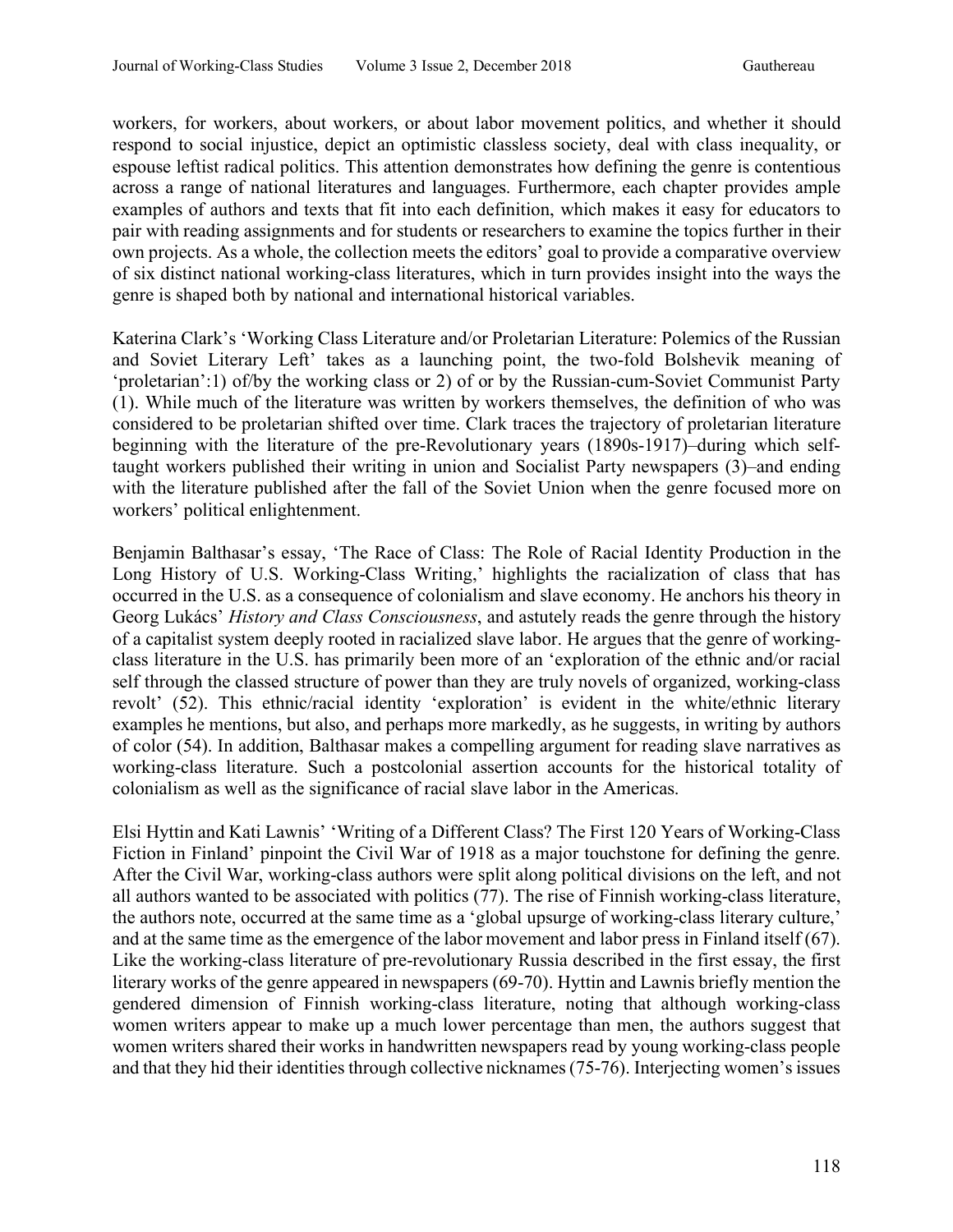into literature, they claim, 'was often difficult and the highlighting of this inequality posed a potential threat to class cohesion and unity' (76).

Magnus Nilsson provides an overview of traditional Swedish working-class literature in his essay, 'The Making of Swedish Working-Class Literature.' Like the previous essays by Clark (Russia and Soviet Union) and Hyttinen and Lawunis (Finland), Nilsson provides a review of evolving definitions and an understanding of the genre in Sweden. He situates Swedish working-class literature in the historical context of the labor movement, in which the texts sought to agitate workers into political action. Swedish working-class literature changed during the early twentieth century, as it began to attract readers from outside the labor movement (98). Historical shifts in Swedish class structure ultimately changed the types of working-class literature produced in the country. Nilsson asserts that the 'dynamic nature of the phenomenon of working-class literature' is highlighted through analysis of 'the heterogenous history of the construction of Swedish working-class literature' in conjunction with comparative criticism of other national working-class literatures.

In 'Mexican Working-Class Literature, or The Work of Literature in Mexico,' Eugenio Di Stefano provides clear historical contextualization for thinking about working-class literature in Mexico. The genre cannot be understood outside of the class upheaval that ultimately led to and followed the Mexican Revolution of 1910. The author considers the evolution of working-class Mexican literature 'in relation to different modernization projects' (128) and puts three specific types of literature into conversation: 1930s post-Revolutionary proletarian literature, 1960s testimonio (or biographical/first-hand documentary text), and contemporary literature of the early 2000s (128). Di Stefano notes that while Mexican Revolutionary novels–such as Mariano Azuela's canonical *Los de abajo* [*The Underdogs*] (1915)–attempted to convey a 'growing disillusionment' with the Revolution, proletarian literature (1920s-1930s) depicted an optimistic vision of constructing a classless society (131-132). The 1940s ushered in indigenous and mestizo themes (137) and the testimonio called for political justice. Unlike the proletarian literature that preceded it, the testimonio focused on 'the subaltern as a politically-charged subject whose real, popular voice directly testifies not only to injustices, but to the radical historical changes taking place' (141). Di Stefano asserts that contemporary trends in contemporary Mexican working-class literature 'function as a critique of contemporary neoliberal cultural logic' and 'offer the opportunity to revisit working-class theory and criticism' (151).

In the final chapter, Simon Lee focuses on the conflictive relationship between aesthetics and political objectives in 'British Working-Class Writing: Paradox and Tension as Genre Motif,' from Chartist fiction (a radical working-class movement) to kitchen sink realism (a type of social realism focused on the grittiness of working-class life). Lee argues that 'the very notion of an authoritative working-class literature resists formal consummation and is therefore subject to continual renovation contingent upon cultural need' (160). During the Victorian era, for example, aesthetics took precedence over social function, whereas during the postwar period, the depiction of working-class character underscored the reality of life during the modern welfare state. That is, British working-class literature evolved according to social concerns 'through the use of adapted literary techniques, refusing a fixed formal aesthetic and, therefore, curtailing the potential for commodification' (190). Lee's essay not only provides a succinct history of British working-class